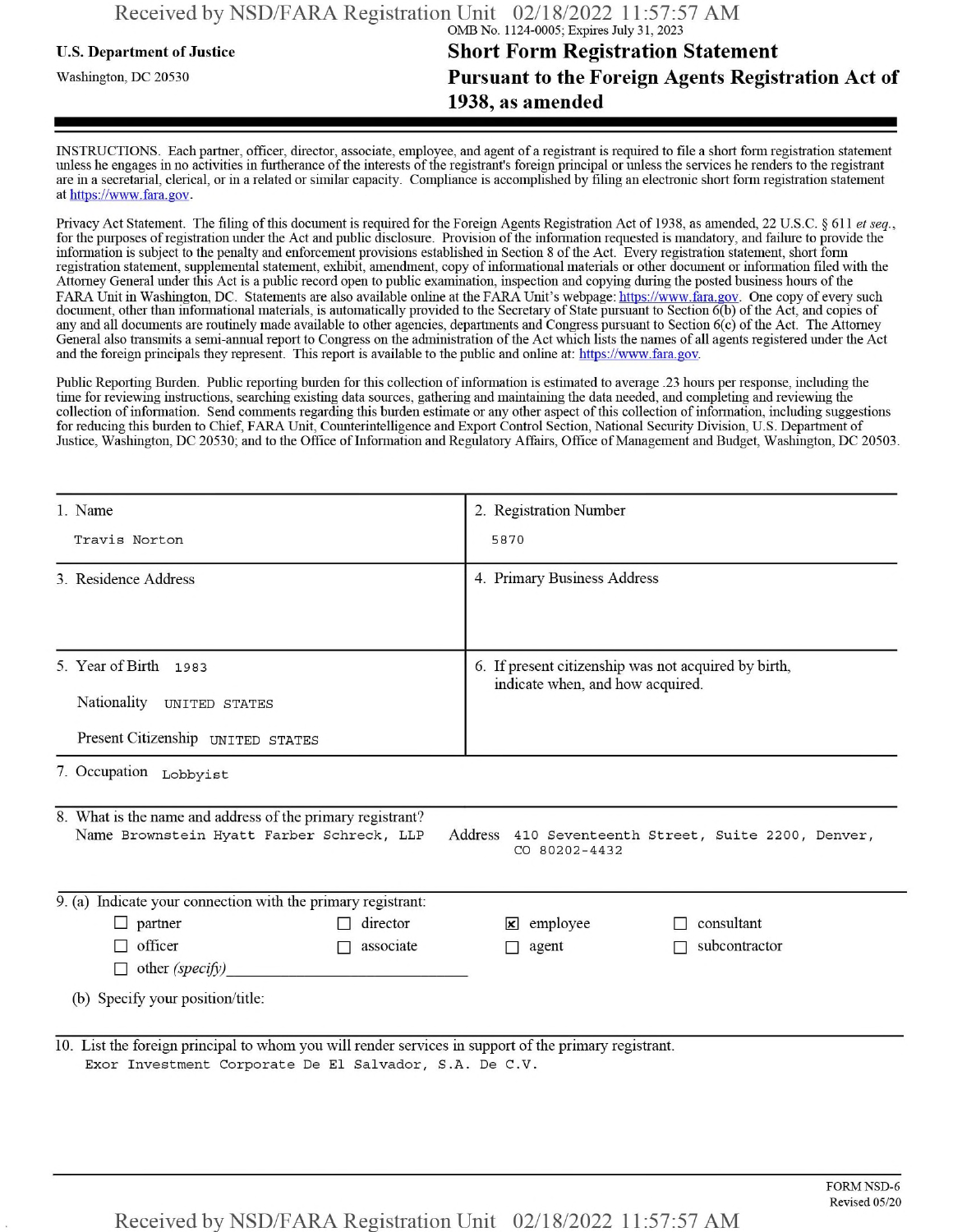| 11. Describe in detail all services which you will render to the foreign principal listed in Item 10 either directly, or<br>through the primary registrant listed in Item 8.                                                                                                                                                                                                                                                                                                                                       |  |  |  |
|--------------------------------------------------------------------------------------------------------------------------------------------------------------------------------------------------------------------------------------------------------------------------------------------------------------------------------------------------------------------------------------------------------------------------------------------------------------------------------------------------------------------|--|--|--|
| Provide public relations and government relations services related to financial services,<br>including outreach to US government officials.                                                                                                                                                                                                                                                                                                                                                                        |  |  |  |
|                                                                                                                                                                                                                                                                                                                                                                                                                                                                                                                    |  |  |  |
| 12. Do any of the above described services include political activity as defined in Section 1(o) of the Act <sup>1</sup> ?<br>Yes $\overline{\mathbf{x}}$<br>No <sub>1</sub>                                                                                                                                                                                                                                                                                                                                       |  |  |  |
| If yes, describe separately and in detail such political activity. The response must include, but not be limited to, activities<br>involving lobbying, promotion, perception management, public relations, economic development, and preparation or<br>dissemination of informational materials.                                                                                                                                                                                                                   |  |  |  |
| Provide public relations and government relations services related to financial services,<br>including outreach to US government officials.                                                                                                                                                                                                                                                                                                                                                                        |  |  |  |
| 13. The services described in Items 11 and 12 are to be rendered on a                                                                                                                                                                                                                                                                                                                                                                                                                                              |  |  |  |
| $\Box$ full time basis<br><b>コンス</b> (の) きく<br>$\Box$ special basis<br>$\mathbf{\times}$ part time basis                                                                                                                                                                                                                                                                                                                                                                                                           |  |  |  |
| 14. What compensation or thing of value have you received to date or will you receive for the above services?                                                                                                                                                                                                                                                                                                                                                                                                      |  |  |  |
|                                                                                                                                                                                                                                                                                                                                                                                                                                                                                                                    |  |  |  |
| $\boxtimes$ Salary: Not based solely on services rendered to the foreign principal(s).                                                                                                                                                                                                                                                                                                                                                                                                                             |  |  |  |
| $\Box$ Fee: Amount \$<br>$\Box$ Other thing of value                                                                                                                                                                                                                                                                                                                                                                                                                                                               |  |  |  |
| 15. During the period beginning 60 days prior to the date of your obligation to register under FARA, have you, from your own funds<br>and on your own behalf either directly or through any other person, made any contributions of money or other things of value in<br>connection with an election to political office or in connection with any primary election, convention, or caucus held to select<br>candidates for any political office?                                                                  |  |  |  |
| $Yes \Box$<br>$No \times$                                                                                                                                                                                                                                                                                                                                                                                                                                                                                          |  |  |  |
| If yes, furnish the following information:                                                                                                                                                                                                                                                                                                                                                                                                                                                                         |  |  |  |
| Donor<br>Political Organization/Candidate<br>Date<br>Method<br>Amount/Thing of Value                                                                                                                                                                                                                                                                                                                                                                                                                               |  |  |  |
|                                                                                                                                                                                                                                                                                                                                                                                                                                                                                                                    |  |  |  |
|                                                                                                                                                                                                                                                                                                                                                                                                                                                                                                                    |  |  |  |
| <b>EXECUTION</b>                                                                                                                                                                                                                                                                                                                                                                                                                                                                                                   |  |  |  |
| In accordance with 28 U.S.C. § 1746, and subject to the penalties of 18 U.S.C. § 1001 and 22 U.S.C. § 618, the undersigned swears or<br>affirms under penalty of perjury that he/she has read the information set forth in this statement filed pursuant to the Foreign Agents<br>Registration Act of 1938, as amended, 22 U.S.C. § 611 et seq., that he/she is familiar with the contents thereof, and that such contents<br>are in their entirety true and accurate to the best of his/her knowledge and belief. |  |  |  |

| 02/18/2022 | Travis Norton | /s/Travis Norton                                                                                                                                                                                                               |  |
|------------|---------------|--------------------------------------------------------------------------------------------------------------------------------------------------------------------------------------------------------------------------------|--|
| Date       | Printed Name  | Signature                                                                                                                                                                                                                      |  |
|            |               | Political activity," as defined in Section 1(o) of the Act, means any activity which the person engaging in believes will, or that the person intends to, in any way influgated by the Act, means any activity which the perso |  |

1 "Political activity," as defined in Section 1(o) of the Act, means any activity which the person engaging in believes will, or that the person intends to, in any way influence any agency or official of the Government of

Received by NSD/FARA Registration Unit 02/18/2022 11:57:57 AM